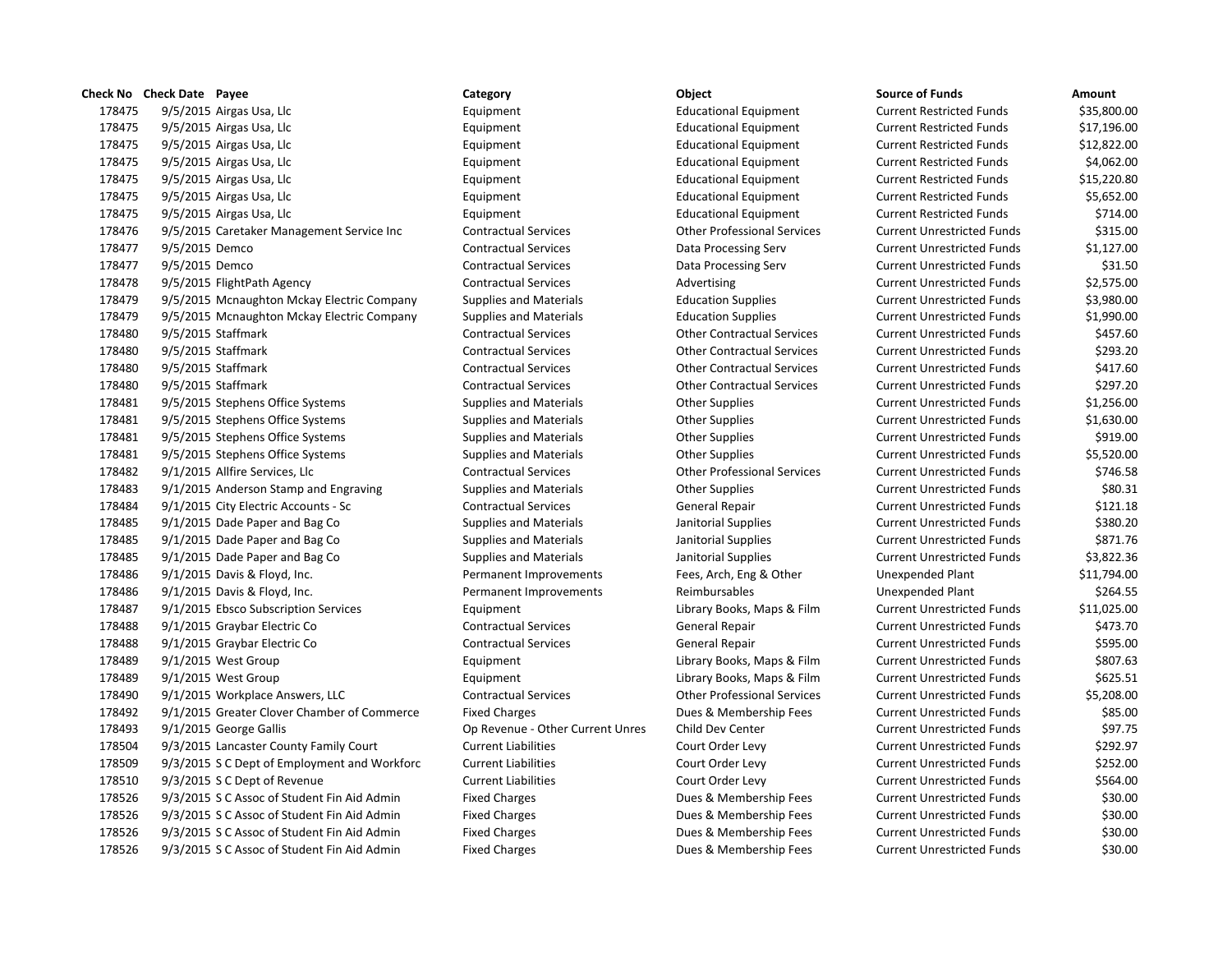## **Check No Check Date Payee Category Category Category Category Category Category Category Category Category Category Category Category Category Category Category Category Category Ca**

178526 9/3/2015 S C Assoc of Student Fin Aid Admin Fixed Charges Dues & Membership Fees Current Unrestricted Funds \$30.00 178526 9/3/2015 S C Assoc of Student Fin Aid Admin Fixed Charges Fixed Charges Dues & Membership Fees Current Cu 178527 9/3/2015 South Carolina Law Enforcement Divi Contractual Services Current Professional Services Current 178528 9/3/2015 Chester Metropolitan District Contractual Services Utilities Utilities Contractual Services 178529 9/8/2015 Solid Structures Llc **Permanent Improvements** Renov of Build & Add Unexpended Plant & L 178530 9/8/2015 Sams Club Direct Supplies and Materials Current Current Current Current Current Current Current Current Current Current Current Current Current Current Current Current Current Current Current Current Curren 178530 9/8/2015 Sams Club Direct Supplies and Materials Current Current Current Current Current Current Current Current Current Current Current Current Current Current Current Current Current Current Current Current Curren 178530 9/8/2015 Sams Club Direct Supplies and Materials Current Office Supplies Current Current Current Current Current Current Current Current Office Supplies Current Current Current Current Current Current Current Curren 178530 9/8/2015 Sams Club Direct Supplies and Materials Current Office Supplies Current Current Current Current Current Current Current Current Current Current Current Current Current Current Current Current Current Curren 178530 9/8/2015 Sams Club Direct Supplies and Materials Food Supplies Food Supplies Current Current Current Cu 178530 9/8/2015 Sams Club Direct Supplies and Materials Food Supplies Food Supplies Current Current Current Cu 178530 9/8/2015 Sams Club Direct Supplies and Materials Food Supplies Food Supplies Current Current Current Cu 178530 9/8/2015 Sams Club Direct Supplies and Materials Food Supplies Food Supplies Current Current Current Cu 178530 9/8/2015 Sams Club Direct Supplies and Materials Food Supplies Food Supplies Current Current Current Cu 178530 9/8/2015 Sams Club Direct Supplies and Materials Food Supplies Food Supplies Current Unrestricted Current Current Current Current Current Current Current Current Current Current Current Current Current Current Curre 178530 9/8/2015 Sams Club Direct Supplies and Materials Food Supplies Food Supplies Current Current Current Cu 178530 9/8/2015 Sams Club Direct Supplies and Materials Food Supplies Food Supplies Current Current Current Cu 178530 9/8/2015 Sams Club Direct Supplies and Materials Food Supplies Food Supplies Current Current Current Cu 178530 9/8/2015 Sams Club Direct Supplies and Materials Food Supplies Food Supplies Current Current Current Cu 178530 9/8/2015 Sams Club Direct Supplies and Materials Food Supplies Food Supplies Current Current Current Cu 178530 9/8/2015 Sams Club Direct Supplies and Materials Food Supplies Food Supplies Current Current Current Cu 178530 9/8/2015 Sams Club Direct Supplies and Materials Food Supplies Food Supplies Current Current Current Cu 178530 9/8/2015 Sams Club Direct Supplies and Materials Food Supplies Food Supplies Food Supplies Current Current Cu 178530 9/8/2015 Sams Club Direct Supplies and Materials Food Supplies Food Supplies Food Supplies Current Current Current Current Current Current Current Current Current Current Current Current Current Current Current Curr 178530 9/8/2015 Sams Club Direct Supplies Automaterials Food Supplies Automaterials Food Supplies Current Current Cu 178530 9/8/2015 Sams Club Direct Supplies and Materials Food Supplies Food Supplies Current Current Current Cu 178530 9/8/2015 Sams Club Direct Supplies and Materials Food Supplies Food Supplies Current Current Current Cu 178531 9/10/2015 Office of Insurance Services Current Liabilities State Dental Employee Current Liabilities 178531 9/10/2015 Office of Insurance Services Current Liabilities Tobacco Surcharge Current Liabilities 178531 9/10/2015 Office of Insurance Services Current Liabilities Dental Plus Employee Current Liabilities 178531 9/10/2015 Office of Insurance Services Current Liabilities State Vison Plan Current Liabilities Current Liabilities 178531 9/10/2015 Office of Insurance Services Current Liabilities State Insurance Employee Current Liabilities 178531 9/10/2015 Office of Insurance Services Current Liabilities State Opt Life Current Liabilities 178531 9/10/2015 Office of Insurance Services Current Liabilities Dep Life Insurance Current Liabilities Current Liabilities 178531 9/10/2015 Office of Insurance Services Current Liabilities Supp Long Term Disability Current Liabilities 178533 9/10/2015 Norsan Broadcasting of Nc Llc Contractual Services Advertising Advertising Current Current Cu 178533 9/10/2015 Norsan Broadcasting of Nc Llc Contractual Services Advertising Advertising Current Current Cu 178534 9/10/2015 Allfire Services, Llc Contractual Services Contractual Services Current Unrestricted Funds #1 178535 9/10/2015 Ameripride Services Inc Supplies and Materials Major Supplies Magnet Unrestricted Funds & Cu 178535 9/10/2015 Ameripride Services Inc Supplies and Materials Major Supplies Major Supplies Current Current Cu 178536 9/10/2015 Apple Inc Supplies and Materials Education Supplies Current Unrestricted Funds \$11,496.00 178537 9/10/2015 Bowker **Equipment** Equipment Library Books, Maps & Film Current Current Current Current Funds \$65 178537 9/10/2015 Bowker **Equipment** Equipment Library Books, Maps & Film Current Current Current Automobile Funds & Film Current Automobile Funds \$1,000 Equipment Automobile Funds \$1,000 Equipment Automobile Funds \$1,000 E 178538 9/10/2015 Canon Solutions America Inc Supplies and Materials Photocopy Supplies Current Current Current Cu

| ource of Funds             | Amount       |
|----------------------------|--------------|
| Current Unrestricted Funds | \$30.00      |
| Current Unrestricted Funds | \$30.00      |
| Current Unrestricted Funds | \$25.00      |
| urrent Unrestricted Funds: | \$68.72      |
| <b>Jnexpended Plant</b>    | \$70,972.08  |
| Current Unrestricted Funds | \$10.66      |
| Current Unrestricted Funds | \$21.31      |
| urrent Unrestricted Funds  | \$42.52      |
| Current Unrestricted Funds | \$10.66      |
| Current Unrestricted Funds | \$55.86      |
| Current Unrestricted Funds | \$37.91      |
| Current Unrestricted Funds | \$42.10      |
| urrent Unrestricted Funds  | \$76.81      |
| Current Unrestricted Funds | \$144.42     |
| Current Unrestricted Funds | \$6.38       |
| Current Unrestricted Funds | \$112.38     |
| urrent Unrestricted Funds  | \$150.20     |
| Current Unrestricted Funds | \$21.84      |
| Current Unrestricted Funds | \$15.74      |
| urrent Unrestricted Funds  | \$98.96      |
| Current Unrestricted Funds | \$46.11      |
| Current Unrestricted Funds | \$560.47     |
| urrent Unrestricted Funds  | \$39.05      |
| Current Unrestricted Funds | \$124.46     |
| urrent Unrestricted Funds  | \$19.24      |
| Current Unrestricted Funds | \$68.69      |
| Current Unrestricted Funds | \$29.54      |
| Current Unrestricted Funds | \$4,805.18   |
| urrent Unrestricted Funds  | \$920.00     |
| Current Unrestricted Funds | \$4,531.60   |
| Current Unrestricted Funds | \$1,860.18   |
| urrent Unrestricted Funds  | \$173,011.88 |
| Current Unrestricted Funds | \$4,750.82   |
| urrent Unrestricted Funds  | \$90.20      |
| urrent Unrestricted Funds  | \$1,795.26   |
| urrent Unrestricted Funds  | \$800.00     |
| Current Unrestricted Funds | \$1,200.00   |
| urrent Unrestricted Funds  | \$195.42     |
| urrent Unrestricted Funds  | \$172.63     |
| Current Unrestricted Funds | \$130.49     |
| Current Unrestricted Funds | \$11,496.00  |
| urrent Unrestricted Funds  | \$659.00     |
| urrent Unrestricted Funds  | \$1,054.00   |
| urrent Unrestricted Funds. | \$147.90     |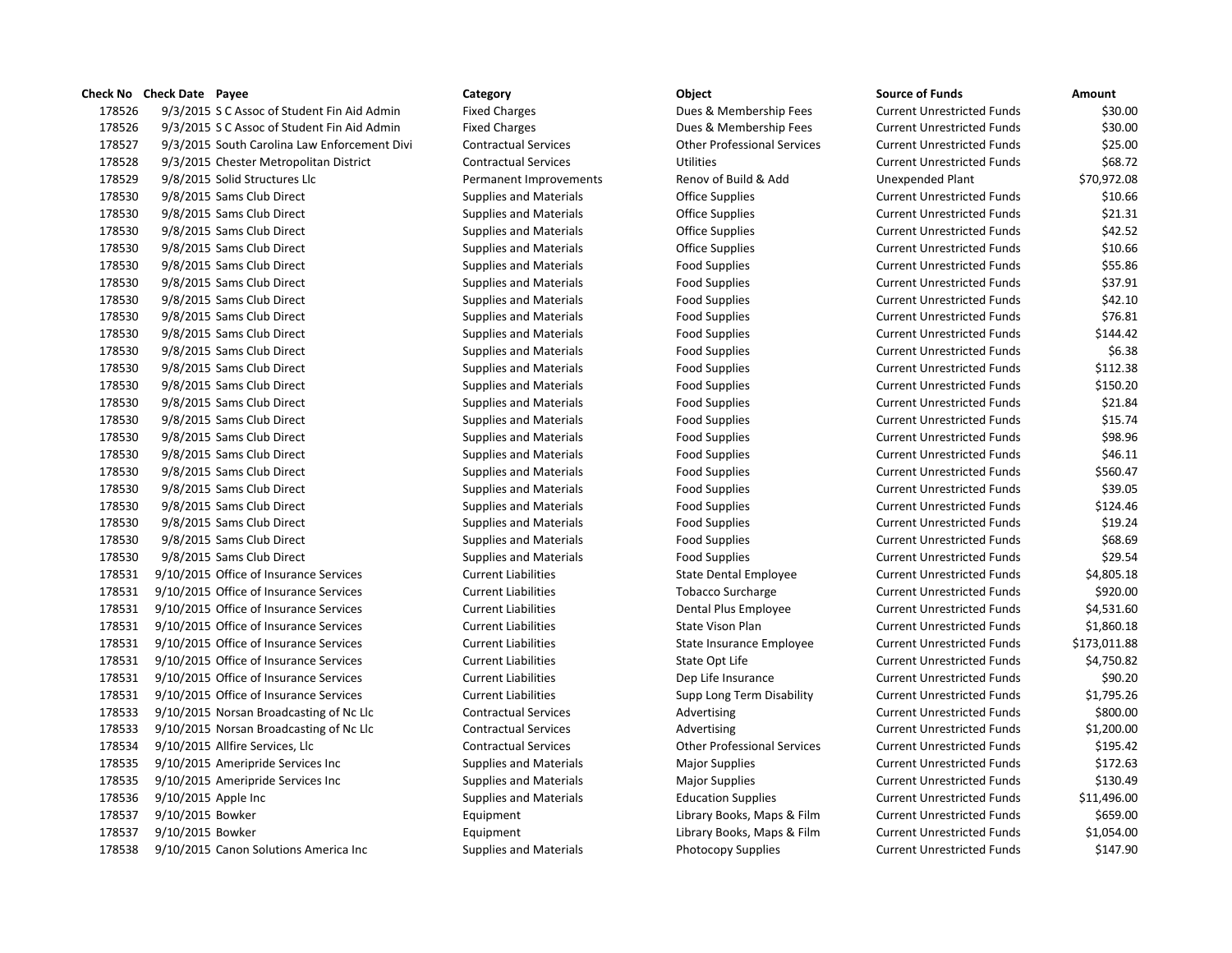## **Check No Check Date Payee Category Object Source of Funds Amount**

178538 9/10/2015 Canon Solutions America Inc Supplies and Materials Photocopy Supplies Current Unrestricted Funds America Inc 178539 9/10/2015 Chitwood Lanscaping, Ii, Inc Permanent Improvements Other Permanent Imp 178540 9/10/2015 City of Rock Hill Supplies and Materials Fuel Current Current Current Current Current Current Current Current Association of the Current Current Current Current Current Current Current Current Current Curr 178541 9/10/2015 Computer Lab Solutions LLC Contractual Services Data Processing Serv 178541 9/10/2015 Computer Lab Solutions LLC Contractual Services Data Processing Serv 178542 9/10/2015 Dade Paper and Bag Co Supplies and Materials Janitorial Supplies 178543 9/10/2015 Dell Computer Corporation Supplies and Materials Education Supplies 178543 9/10/2015 Dell Computer Corporation Supplies and Materials Education Supplies 178543 9/10/2015 Dell Computer Corporation Supplies and Materials Education Supplies 178544 9/10/2015 Eastern Refrigeration Service, Inc Contractual Services Other Professional Services Current Unrestricted Funds \$246.75 178545 9/10/2015 Fastenal Contractual Services Contractual Services Current Contractual Services 178546 9/10/2015 Gala Affairs Party Rentals Contractual Services Other Contractual Services 178547 9/10/2015 Graybar Electric Co Contractual Services General Repair 178547 9/10/2015 Graybar Electric Co Contractual Services General Repair 178548 9/10/2015 Honey Baked Ham Company Supplies and Materials Food Supplies 178548 9/10/2015 Honey Baked Ham Company Supplies and Materials Food Supplies 178549 9/10/2015 Interior Plantscapes Llc Contractual Services Other Professional Services 178550 9/10/2015 IWave Information Systems Contractual Services Current Contractual Services Current Unrestricted Funds \$2,895.000 Current Unrestricted Funds \$2,895.000 Current Unrestricted Funds \$2,895.000 Current Unrestr 178551 9/10/2015 Jacksons Kitchen Supplies and Materials Food Supplies and Materials 178552 9/10/2015 Love Security Services Inc Contractual Services Current Contractual Services Current Unrestricted Funds \$540.000 Current Units \$540.000 Current Units \$540.000 Current Units \$540.000 Current Units \$540.000 178553 9/10/2015 Larry Lovett Contractual Services Contractual Services Current Current Current Unrestricted Funds \$145.000 Contractual Services Current Current Current Austricted Funds \$145.000 Contractual Services Curren 178554 9/10/2015 Mechanical Systems & Sevices, Inc Contractual Services General Repair 178554 9/10/2015 Mechanical Systems & Sevices, Inc Contractual Services General Repair 178555 9/10/2015 Melanie Rowe Catering Supplies Supplies and Materials Food Supplies 178556 9/10/2015 Merus Refreshment Services Inc Supplies and Materials Food Supplies 178557 9/10/2015 Network Cabling Systems, Inc Equipment Equipment Non Capitalized Equipment 178558 9/10/2015 Panera Llc Supplies and Materials Food Supplies Current Unrestricted Funds \$735.48 178559 9/10/2015 The Pest Bureau Contractual Services Contractual Services Current Unrestricted Funds \$1,266.000 178559 9/10/2015 The Pest Bureau Contractual Services Contractual Services Current Current Unrestricted Funds 178560 9/10/2015 Professional Lawn System Contractual Services Other Professional Services 178561 9/10/2015 Respondus Inc Contractual Services Other Professional Services 178562 9/10/2015 Rock Hill Truck & Trailer & Sales, Contractual Services Motor Vehicle Repair 178563 9/10/2015 Rydin Sign & Decal Supplies and Materials Current Current Current Unrestricted Funds \$840.000 178563 9/10/2015 Rydin Sign & Decal Supplies and Materials Current Current Current Current Unrestricted Funds 178564 9/10/2015 S C Chapter National Safety Council Supplies and Materials Education Supplies 178565 9/10/2015 S C State Board for Tech and Comp E Contractual Services Data Processing Serv 178565 9/10/2015 S C State Board for Tech and Comp E Contractual Services Other Professional Services Current Unrestricted Funds \$2,550.00 178566 9/10/2015 Screening for Mental Health Inc Supplies and Materials Education Supplies 178567 9/10/2015 Katherine R. Simpson Contractual Services Current Current Current Current Unrestricted Funds 178568 9/10/2015 Snipes Supplies Supplies and Materials Janitorial Supplies Current Unrestricted Funds \$83.46 178568 9/10/2015 Snipes Supplies Supplies and Materials Janitorial Supplies Current Unrestricted Funds \$150.50 178569 9/10/2015 Staffmark Contractual Services Contractual Services Other Professional Services 178569 9/10/2015 Staffmark Contractual Services Other Professional Services Current Unrestricted Funds \$293.20 178569 9/10/2015 Staffmark Contractual Services Other Contractual Services Current Unrestricted Funds \$522.59

| source or runus            | Amount     |
|----------------------------|------------|
| Current Unrestricted Funds | \$18.85    |
| <b>Jnexpended Plant</b>    | \$720.00   |
| Current Unrestricted Funds | \$1,765.58 |
| Current Unrestricted Funds | \$250.00   |
| Current Unrestricted Funds | \$66.00    |
| Current Unrestricted Funds | \$2,933.94 |
| Current Restricted Funds   | \$4,322.00 |
| Current Restricted Funds   | \$1,117.08 |
| Current Restricted Funds   | \$0.01     |
| Current Unrestricted Funds | \$246.75   |
| Current Unrestricted Funds | \$15.65    |
| Current Unrestricted Funds | \$278.20   |
| Current Unrestricted Funds | \$439.02   |
| Current Unrestricted Funds | \$358.80   |
| Current Unrestricted Funds | \$313.65   |
| Current Unrestricted Funds | \$1,319.17 |
| Current Unrestricted Funds | \$305.00   |
| Current Unrestricted Funds | \$2,895.00 |
| Current Unrestricted Funds | \$3,762.50 |
| Current Unrestricted Funds | \$540.00   |
| Current Unrestricted Funds | \$145.00   |
| Current Unrestricted Funds | \$621.00   |
| Current Unrestricted Funds | \$928.00   |
| Current Unrestricted Funds | \$980.88   |
| Current Unrestricted Funds | \$95.23    |
| <b>Jnexpended Plant</b>    | \$6,949.00 |
| Current Unrestricted Funds | \$735.48   |
| Current Unrestricted Funds | \$1,266.00 |
| Current Unrestricted Funds | \$178.44   |
| Current Unrestricted Funds | \$1,950.00 |
| Current Unrestricted Funds | \$5,440.00 |
| Current Unrestricted Funds | \$859.90   |
| Current Unrestricted Funds | \$840.00   |
| Current Unrestricted Funds | \$22.40    |
| Current Unrestricted Funds | \$595.00   |
| Current Unrestricted Funds | \$1,425.00 |
| Current Unrestricted Funds | \$2,550.00 |
| Current Unrestricted Funds | \$550.00   |
| Current Unrestricted Funds | \$2,400.00 |
| Current Unrestricted Funds | \$83.46    |
| Current Unrestricted Funds | \$150.50   |
| Current Unrestricted Funds | \$293.20   |
| Current Unrestricted Funds | \$293.20   |
| Curront Unroctrictod Eunde | ぐこつつ この    |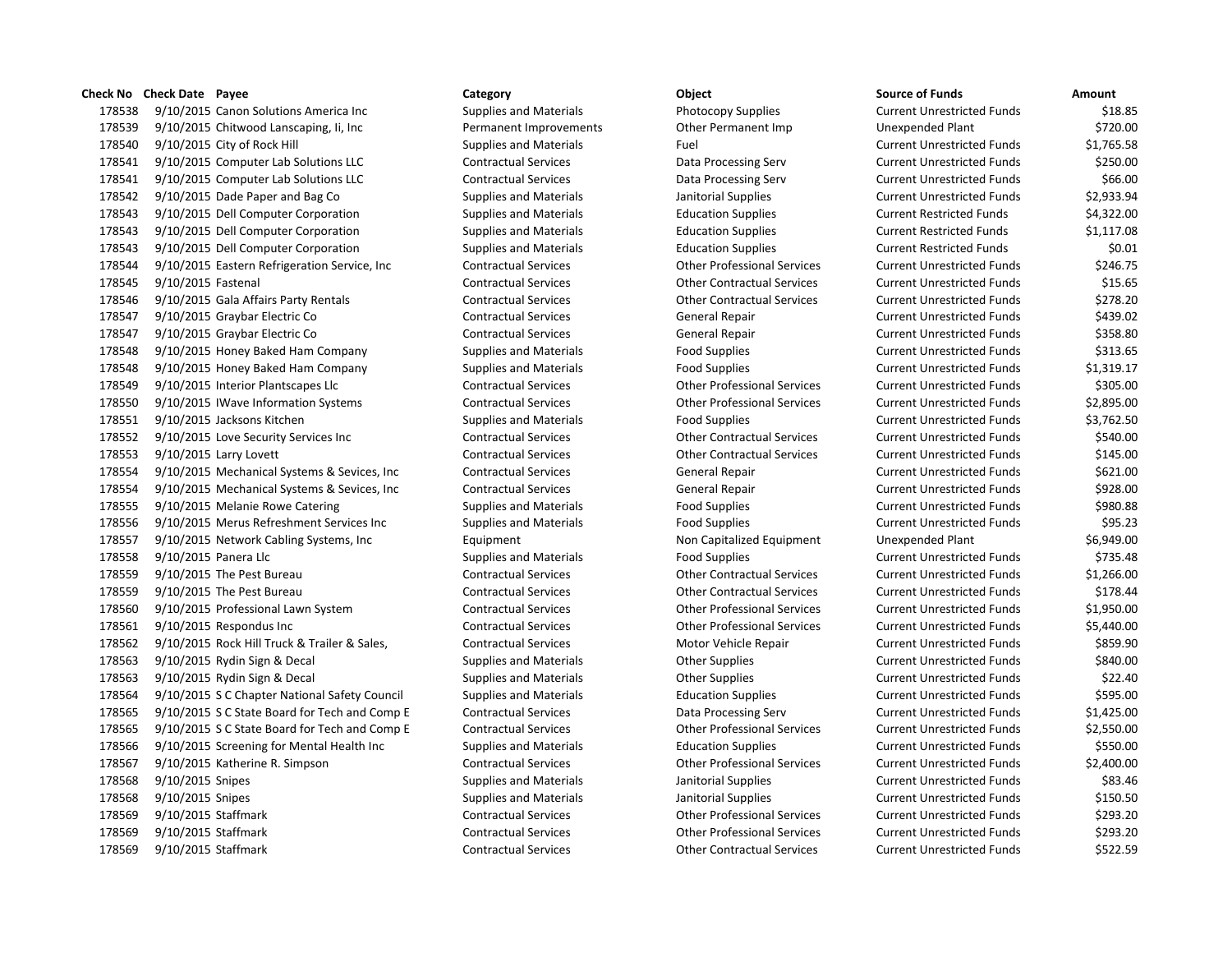**Check No Check Date Payee Category Category Category Object Check No Check Date Amount** 178569 9/10/2015 Staffmark Contractual Services Other Contractual Services Current Unrestricted Funds \$293.20 178569 9/10/2015 Staffmark Contractual Services Other Contractual Services Current Unrestricted Funds \$457.60 178569 9/10/2015 Staffmark Contractual Services Current Contractual Services Current Unit Unit Unit Unrestricted Funds \$522.50 178569 9/10/2015 Staffmark Contractual Services Other Contractual Services Current Unrestricted Funds \$293.20 178569 9/10/2015 Staffmark Contractual Services Other Contractual Services Current Unrestricted Funds \$457.60 178569 9/10/2015 Staffmark Contractual Services Current Contractual Services Current Unit Unit Unrestricted Funds \$482.900 Contractual Services Current Current Current Current Current Services Current Current Services Curr 178569 9/10/2015 Staffmark Contractual Services Other Contractual Services Current Unrestricted Funds \$482.90 178569 9/10/2015 Staffmark Contractual Services Current Contractual Services Current United Turrent Unrestricted Funds \$522.500 Current United Funds \$522.500 Current United Funds \$522.500 Current United Services Current St 178570 9/10/2015 Stericycle Inc Contractual Services Current Contractual Services Current Unrestricted Funds \$15 178570 9/10/2015 Stericycle Inc Contractual Services Other Professional Services Current Unrestricted Funds \$78.77 178570 9/10/2015 Stericycle Inc Contractual Services Current Contractual Services Current Unrestricted Funds \$2 178570 9/10/2015 Stericycle Inc Contractual Services Current Contractual Services Current Unrestricted Funds \$136.52 178571 9/10/2015 Valley Proteins, Inc Contractual Services Current Contractual Services Current Unrestricted Funds \$275.000 Current Unrestricted Funds \$275.000 Current Units \$275.000 Current Units \$275.000 Current Units \$2 178572 9/10/2015 Xerox Corporation **Fixed Charges** Fixed Charges Leased To Own Equip Current Current Current Curre 178573 9/10/2015 Department of Administration Supplies and Materials Postage Postage Curre 178575 9/10/2015 Peoples First Insurance Contractual Services Contractual Services Current Professional Services Curre 178575 9/10/2015 Peoples First Insurance Contractual Services Current Contractual Services Current Unit Unrest 178577 9/10/2015 Surveillance, Resources, and Invest Op Revenue - Other Current Unres SRI Current Onrestricted Funds 178577 9/10/2015 Surveillance, Resources, and Invest Op Revenue - Other Current Unres SRI Current Onestricken 178577 9/10/2015 Surveillance, Resources, and Invest Op Revenue - Other Current Unres SRI Current Onrestricted Funds 178578 9/10/2015 Surveillance, Resources, and Invest Contractual Services Current Other Professional Services Curre 178579 9/10/2015 Sysco Food Services of Charlotte Ll Supplies and Materials Food Supplies Current Current Curre 178579 9/10/2015 Sysco Food Services of Charlotte Ll Supplies and Materials Food Supplies Food Supplies 178579 9/10/2015 Sysco Food Services of Charlotte Ll Supplies and Materials Food Supplies Food Supplies Curre 178579 9/10/2015 Sysco Food Services of Charlotte Ll Supplies and Materials Food Supplies Food Supplies Curre 178579 9/10/2015 Sysco Food Services of Charlotte Ll Supplies and Materials Food Supplies Food Supplies Curre 178579 9/10/2015 Sysco Food Services of Charlotte Ll Supplies and Materials Food Supplies Food Supplies Curre 178579 9/10/2015 Sysco Food Services of Charlotte Ll Supplies and Materials Food Supplies Food Supplies 178582 9/10/2015 York Technical College Foundation Fixed Charges Funds 81,666.666.666.666.666.666.666.666.666.6 178582 9/10/2015 York Technical College Foundation Fixed Charges Funds 8,082.37 Rent Non State Current Current Current Austricted Funds \$3,000 Rent Non State 178582 9/10/2015 York Technical College Foundation Fixed Charges Funds 81,607.533. Rent Non State Funds \$1,607.5 178584 9/10/2015 Fort Mill B B Q Comp. Supplies and Materials Food Supplies Food Supplies Current Current Curre 178585 9/10/2015 McAlister's Deli Supplies and Materials Food Supplies Current Unrestricted Funds \$379.28 178586 9/10/2015 Mechanical Systems & Sevices, Inc Contractual Services Current Current Current Current Current Current Current Current Current Unrestricted Funds \$3,175.000 Current Professional Services Current Current St 178587 9/10/2015 Myers McRae Current Contractual Services Current Contractual Services Current Unrestricted Funds \$6,676.000 Current United Funds \$6,676.000 Current Unrestricted Funds \$6,676.000 Current United Funds \$6,676 178588 9/10/2015 Rci of Sc Inc **Permanent Improvements** Reimbursables Unex 178588 9/10/2015 Rci of Sc Inc Permanent Improvements Fees, Arch, Eng & Other Unex 178588 9/10/2015 Rci of Sc Inc Permanent Improvements Fees, Arch, Eng & Other Unex 178588 9/10/2015 Rci of Sc Inc Note 2014 Reimbursables Reimbursables Permanent Improvements Reimbursables Plant & Unex 178589 9/11/2015 Association of South Carolina Energ Contractual Services Registration Fee Current Current Curr 178589 9/11/2015 Association of South Carolina Energ Contractual Services Registration Fee Current Current Curre 178589 9/11/2015 Association of South Carolina Energ Contractual Services Registration Fee Current Current Curre 178590 9/11/2015 S C Nursery and Landscape Associati Contractual Services Registration Fee Current Current Curre 178590 9/11/2015 S C Nursery and Landscape Associati Contractual Services Registration Fee Current Unrestricted Funds \$45.00

| ent Unrestricted Funds | \$522.59      |
|------------------------|---------------|
| ent Unrestricted Funds | \$293.20      |
| ent Unrestricted Funds | \$457.60      |
| ent Unrestricted Funds | \$482.90      |
| ent Unrestricted Funds | \$482.90      |
| ent Unrestricted Funds | \$522.59      |
| ent Unrestricted Funds | \$15.75       |
| ent Unrestricted Funds | \$78.77       |
| ent Unrestricted Funds | \$294.05      |
| ent Unrestricted Funds | \$136.52      |
| ent Unrestricted Funds | \$275.00      |
| ent Unrestricted Funds | \$480.78      |
| ent Unrestricted Funds | \$22.50       |
| ent Unrestricted Funds | \$40.28       |
| ent Unrestricted Funds | \$0.00        |
| ent Unrestricted Funds | \$2,016.50    |
| ent Unrestricted Funds | \$54.50       |
| ent Unrestricted Funds | \$54.50       |
| ent Unrestricted Funds | \$54.50       |
| ent Unrestricted Funds | ( \$41.90)    |
| ent Unrestricted Funds | \$923.67      |
| ent Unrestricted Funds | \$107.80      |
| ent Unrestricted Funds | \$51.50       |
| ent Unrestricted Funds | \$1,066.53    |
| ent Unrestricted Funds | \$740.63      |
| ent Unrestricted Funds | \$177.66      |
| ent Unrestricted Funds | \$1,666.66    |
| ent Unrestricted Funds | \$3,082.37    |
| ent Unrestricted Funds | \$1,607.53    |
| ent Unrestricted Funds | \$438.20      |
| ent Unrestricted Funds | \$379.28      |
| ent Unrestricted Funds | \$3,175.00    |
| ent Unrestricted Funds | \$6,676.00    |
| xpended Plant          | \$105.60      |
| xpended Plant          | \$720.00      |
| xpended Plant          | \$600.00      |
| xpended Plant          | \$158.40      |
| ent Unrestricted Funds | \$25.00       |
| ent Unrestricted Funds | \$25.00       |
| ent Unrestricted Funds | \$25.00       |
| ent Unrestricted Funds | \$45.00       |
| ant Hnractrictad Funds | <b>SA5 00</b> |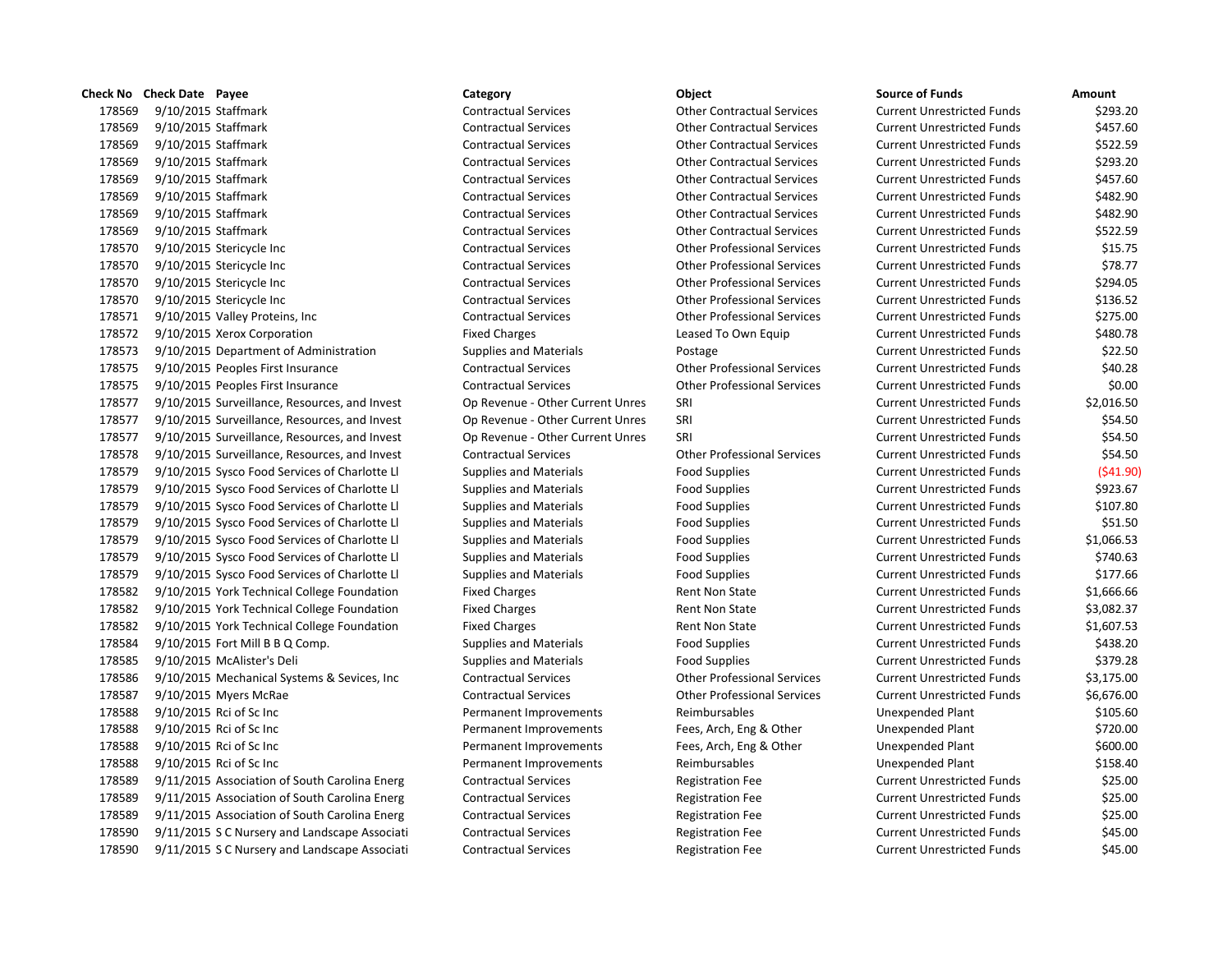# **Check No Check Date Payee Category Category Category Object Check No Check Date Amount** 178591 9/11/2015 Cherry Tree, LLC **Fixed Charges Fixed Charges** Rent Non State Current Unrestricted Funds \$8,532.50 9/16/2015 D2l, Ltd Contractual Services Other Professional Services Current Restricted Funds \$3,500.00 9/16/2015 D2l, Ltd Contractual Services Other Professional Services Current Restricted Funds \$2,500.00 9/16/2015 Act Compass/Esl Course Placement Se Contractual Services Other Professional Services Current Unrestricted Funds \$153.00 9/16/2015 Act Compass/Esl Course Placement Se Contractual Services Other Professional Services Current Unrestricted Funds \$253.00 9/16/2015 Jack L. Anthony, JR Contractual Services Other Professional Services Current Unrestricted Funds \$5,000.00 9/16/2015 Davis & Floyd, Inc. Permanent Improvements Fees, Arch, Eng & Other Unexpended Plant \$11,794.00 9/16/2015 Davis & Floyd, Inc. Permanent Improvements Reimbursables Unexpended Plant \$8.44 9/16/2015 Davis & Floyd, Inc. Permanent Improvements Reimbursables Unexpended Plant (\$264.55) 9/16/2015 Fortune Academy Inc Contractual Services Other Professional Services Current Unrestricted Funds \$3,445.00 9/16/2015 Fortune Academy Inc Contractual Services Other Professional Services Current Unrestricted Funds \$6,545.50 9/16/2015 Rci of Sc Inc Permanent Improvements Reimbursables Unexpended Plant \$105.60 9/16/2015 Rci of Sc Inc Permanent Improvements Fees, Arch, Eng & Other Unexpended Plant \$240.00 9/16/2015 Rci of Sc Inc Permanent Improvements Fees, Arch, Eng & Other Unexpended Plant \$480.00 9/16/2015 Rci of Sc Inc Permanent Improvements Reimbursables Unexpended Plant \$52.80 9/16/2015 Red Truck Investments Inc. Contractual Services Advertising Current Unrestricted Funds \$1,275.00 9/16/2015 Red Truck Investments Inc. Contractual Services Advertising Current Unrestricted Funds \$500.00 9/16/2015 Watson Tate Savory Architects Inc Permanent Improvements Reimbursables Unexpended Plant \$866.40 9/16/2015 Watson Tate Savory Architects Inc Permanent Improvements Fees, Arch, Eng & Other Unexpended Plant \$31,545.00 9/16/2015 Watson Tate Savory Architects Inc Permanent Improvements Fees, Arch, Eng & Other Unexpended Plant \$1,801.80 9/16/2015 Watson Tate Savory Architects Inc Permanent Improvements Reimbursables Unexpended Plant \$19.42 9/16/2015 Kiwanis Club of Rock Hill Fixed Charges Dues & Membership Fees Current Unrestricted Funds \$335.00 9/17/2015 Tony B. Holland Current Assets Prepaid Expenses Current Unrestricted Funds \$3,500.00 9/17/2015 Sc Technical College Presidents' Co Fixed Charges Dues & Membership Fees Current Unrestricted Funds \$2,000.00 9/17/2015 Tri County Technical College Current Restricted Revenue Current Restricted Revenue Current Restricted Funds \$2,230.03 9/17/2015 South Carolina Trio Travel In State Registration Fee Current Restricted Funds \$110.00 9/18/2015 Accreditation Commission for Educat Fixed Charges Dues & Membership Fees Current Unrestricted Funds \$600.00 9/18/2015 Accreditation Commission for Educat Fixed Charges Dues & Membership Fees Current Unrestricted Funds \$600.00 9/18/2015 Accreditation Commission for Educat Fixed Charges Dues & Membership Fees Current Unrestricted Funds \$2,625.00 9/18/2015 S C Dept of Social Services Fixed Charges Dues & Membership Fees Current Unrestricted Funds \$8.00 9/18/2015 S C Dept of Social Services Fixed Charges Dues & Membership Fees Current Unrestricted Funds \$8.00 9/18/2015 S C Dept of Social Services Fixed Charges Dues & Membership Fees Current Unrestricted Funds \$8.00 9/18/2015 S C Dept of Social Services Fixed Charges Dues & Membership Fees Current Unrestricted Funds \$8.00 9/18/2015 S C Dept of Social Services Fixed Charges Dues & Membership Fees Current Unrestricted Funds \$8.00 9/18/2015 S C Dept of Social Services Fixed Charges Dues & Membership Fees Current Unrestricted Funds \$8.00 9/18/2015 S C Dept of Social Services Fixed Charges Dues & Membership Fees Current Unrestricted Funds \$8.00 9/18/2015 S C Dept of Social Services Fixed Charges Dues & Membership Fees Current Unrestricted Funds \$8.00 9/18/2015 S C Dept of Social Services Fixed Charges Dues & Membership Fees Current Unrestricted Funds \$8.00 9/18/2015 S C Dept of Social Services Fixed Charges Dues & Membership Fees Current Unrestricted Funds \$8.00 9/18/2015 S C Dept of Social Services Fixed Charges Dues & Membership Fees Current Unrestricted Funds \$8.00 9/18/2015 S C Dept of Social Services Fixed Charges Dues & Membership Fees Current Unrestricted Funds \$8.00 9/18/2015 S C Dept of Social Services Fixed Charges Dues & Membership Fees Current Unrestricted Funds \$8.00 9/18/2015 S C Dept of Social Services Fixed Charges Dues & Membership Fees Current Unrestricted Funds \$8.00 9/18/2015 S C Dept of Social Services Fixed Charges Dues & Membership Fees Current Unrestricted Funds \$8.00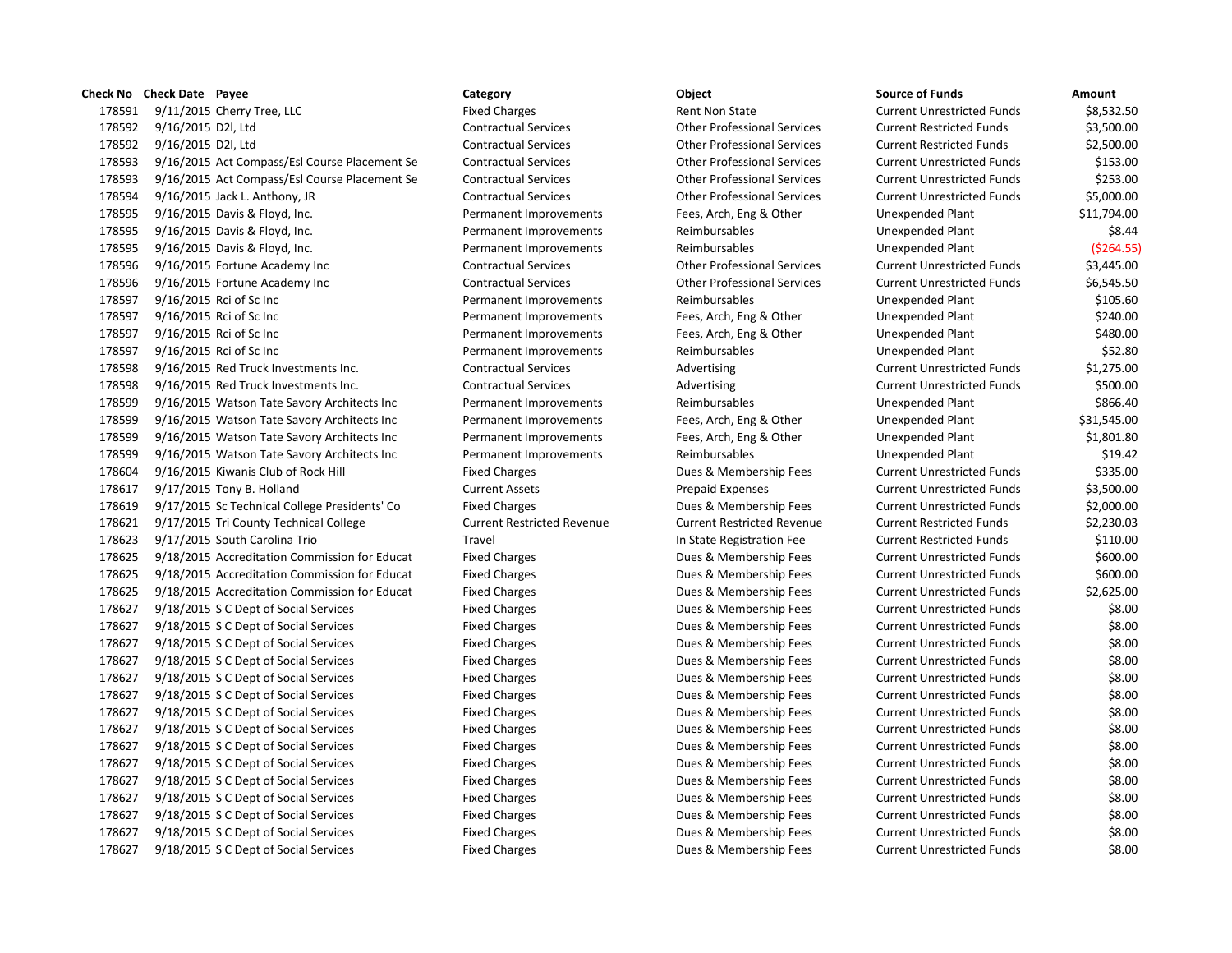9/18/2015 S C Dept of Social Services Fixed Charges Dues & Membership Fees Current Unrestricted Funds \$8.00 9/18/2015 S C Dept of Social Services Fixed Charges Dues & Membership Fees Current Unrestricted Funds \$8.00 9/18/2015 S C Dept of Social Services Fixed Charges Dues & Membership Fees Current Unrestricted Funds \$8.00 9/18/2015 S C Patients Compensation Fund Op Revenue - Other Current Unres Malpractice Insurance Current Unrestricted Funds \$5,226.00 9/21/2015 Bank of America Current Liabilities A/P Bank of America Current Unrestricted Funds \$239,851.71 9/22/2015 S C State Board for Tech and Comp E Op Revenue - CE Occup Up C/E Current Unrestricted Funds \$129.98 178681 9/22/2015 S C State Board for Tech and Comp E Op Revenue - CE Occup Up C/E Current Unrestricted Funds \$626.51 9/23/2015 Assessment Technologies Institute Op Revenue - Other Current Unres ATI Current Unrestricted Funds \$3,570.00 9/23/2015 Chester Metropolitan District Contractual Services Utilities Current Unrestricted Funds \$85.31 9/23/2015 Corporation for a Skilled Workforce Fixed Charges Dues & Membership Fees Current Unrestricted Funds \$1,500.00 9/23/2015 Surveillance, Resources, and Invest Contractual Services Other Professional Services Current Unrestricted Funds \$2,180.00 9/24/2015 American Assoc of Community College Fixed Charges Dues & Membership Fees Current Unrestricted Funds \$5,418.00 9/24/2015 American Assoc of Women in Comm Col Travel In State Registration Fee Current Unrestricted Funds \$70.00 9/24/2015 Carolinas Communication Association Travel Out of State Registration Fees Current Unrestricted Funds \$60.00 9/24/2015 Carolinas Communication Association Travel Out of State Registration Fees Current Unrestricted Funds \$60.00 9/24/2015 City Club of Rock Hill Fixed Charges Dues & Membership Fees Current Unrestricted Funds \$58.33 9/24/2015 S. C. Women in Higher Education Travel In State Registration Fee Current Unrestricted Funds \$35.00 9/24/2015 S. C. Women in Higher Education Travel In State Registration Fee Current Unrestricted Funds \$35.00 9/24/2015 S C Police Chiefs Assoc Contractual Services Registration Fee Current Unrestricted Funds \$90.00 9/24/2015 Business Card Travel Out of State Other Trans Current Restricted Funds \$8.00 178720 9/24/2015 Business Card Travel Travel Travel Cut of State Lodging Current Unrestricted Funds \$970.77 9/24/2015 Business Card Travel Out of State Misc Travel Current Unrestricted Funds \$20.00 9/24/2015 Business Card Travel Out of State Other Trans Current Unrestricted Funds \$34.00 9/24/2015 Business Card Travel Out of State Other Trans Current Unrestricted Funds \$57.45 9/24/2015 Business Card Travel Out of State Other Trans Current Unrestricted Funds \$33.00 9/24/2015 Business Card Travel Out of State Other Trans Current Unrestricted Funds \$10.00 9/24/2015 Business Card Travel Out of State Misc Travel Current Unrestricted Funds \$20.00 9/24/2015 Business Card Travel Out of State Misc Travel Current Unrestricted Funds \$30.00 9/24/2015 Business Card Travel Out of State Misc Travel Current Unrestricted Funds \$25.00 178720 9/24/2015 Business Card Travel Travel Travel Current Out of State Lodging Current Unrestricted Funds \$219.06 9/24/2015 Business Card Travel In State Lodging Current Unrestricted Funds \$502.50 178720 9/24/2015 Business Card Travel Travel Travel Current Unrestricted Funds \$502.50 178720 9/24/2015 Business Card Travel Travel Travel Current Unrestricted Funds \$64.49 9/24/2015 Business Card Travel Out of State Lodging Current Unrestricted Funds \$625.77 178720 9/24/2015 Business Card Travel Travel Travel Cut of State Lodging Current Unrestricted Funds \$149.03 178720 9/24/2015 Business Card Travel Travel Travel Cut of State Lodging Current Unrestricted Funds \$683.26 178720 9/24/2015 Business Card Travel Travel Travel Current Out of State Lodging Current Unrestricted Funds \$455.49 9/24/2015 Business Card Travel Out of State Lodging Current Unrestricted Funds \$543.78 178720 9/24/2015 Business Card Travel Travel Travel Cut of State Lodging Current Unrestricted Funds \$484.25 9/24/2015 Business Card Travel Out of State Lodging Current Unrestricted Funds \$1,143.15 9/24/2015 Business Card Contractual Services Other Contractual Services Current Unrestricted Funds \$596.50 9/24/2015 Business Card Travel Out of State Other Trans Current Unrestricted Funds \$90.05 9/24/2015 Business Card Travel Out of State Misc Travel Current Unrestricted Funds \$39.00 9/24/2015 Business Card Travel Out of State Air Trans Current Unrestricted Funds \$50.00

**Check No Check Date Payee Category Category Category Object Check No Check Date Amount**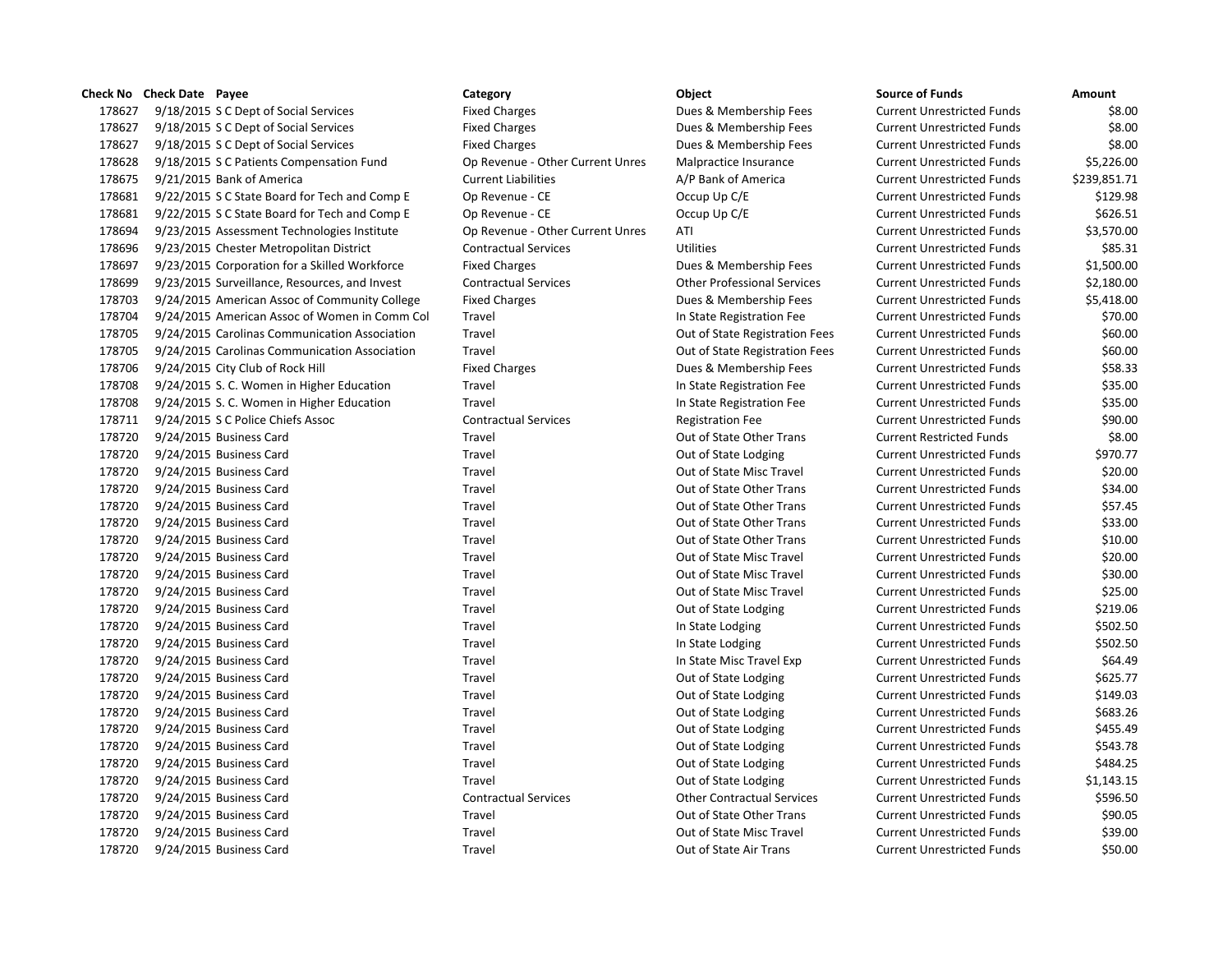# 178720 9/24/2015 Business Card Travel Out of State Air Trans Current Unrestricted Funds \$50.00 178720 9/24/2015 Business Card Travel Out of State Air Trans Current Unrestricted Funds \$50.00 178720 9/24/2015 Business Card Travel Out of State Air Trans Current Unrestricted Funds (\$60.00) 178721 9/24/2015 Mountain Measurement, Inc Fixed Charges Fixed Charges Dues & Membership Fees Current Unrestricted Funds \$375.00 178721 9/24/2015 Mountain Measurement, Inc Fixed Charges Dues & Membership Fees Current Unrestricted Funds \$200.00 178723 9/24/2015 Chester Metropolitan District Contractual Services Utilities Current Unrestricted Funds \$358.14 178724 9/28/2015 A&K Painting Company Inc Contractual Services Other Professional Services Current Unrestricted Funds \$1,980.00 178724 9/28/2015 A&K Painting Company Inc Contractual Services Other Professional Services Current Unrestricted Funds \$155.00 178725 9/28/2015 Ad Astra Information Systems Llc Contractual Services Other Contractual Services Current Unrestricted Funds \$7,000.00 178726 9/28/2015 Adams Outdoor Advertising of Nc Contractual Services Advertising Current Unrestricted Funds \$1,650.00 178726 9/28/2015 Adams Outdoor Advertising of Nc Contractual Services Advertising Current Unrestricted Funds \$1,650.00 178727 9/28/2015 Airgas Usa, Llc Supplies and Materials Education Supplies Current Unrestricted Funds \$164.89 178728 9/28/2015 Ameripride Services Inc Supplies and Materials Major Supplies Magior Supplies Current Unrestricted Funds \$110.26 178729 9/28/2015 Anderson Stamp and Engraving Supplies and Materials Other Supplies Current Unrestricted Funds \$80.31 178730 9/28/2015 Baker and Taylor Equipment Library Books, Maps & Film Current Unrestricted Funds \$71.61 178730 9/28/2015 Baker and Taylor Equipment Library Books, Maps & Film Current Unrestricted Funds \$65.63 178731 9/28/2015 Bouley Printing Co. Inc. Contractual Services Printing Current Unrestricted Funds \$496.00 178731 9/28/2015 Bouley Printing Co. Inc. Supplies and Materials Postage Current Unrestricted Funds \$1,265.67 178731 9/28/2015 Bouley Printing Co. Inc. Supplies and Materials Postage Current Unrestricted Funds \$395.00 178732 9/28/2015 C C Dickson Contractual Services General Repair Current Unrestricted Funds \$84.92 178732 9/28/2015 C C Dickson Contractual Services General Repair Current Unrestricted Funds \$95.21 178732 9/28/2015 C C Dickson Contractual Services General Repair Current Unrestricted Funds \$280.10 178733 9/28/2015 Canon Solutions America Inc Supplies and Materials Photocopy Supplies Current Unrestricted Funds \$14.63 178733 9/28/2015 Canon Solutions America Inc Fixed Charges Leased To Own Equip Current Unrestricted Funds \$56.57 178733 9/28/2015 Canon Solutions America Inc Fixed Charges Leased To Own Equip Current Unrestricted Funds \$127.17 178733 9/28/2015 Canon Solutions America Inc Fixed Charges Leased To Own Equip Current Unrestricted Funds \$1,374.18 178733 9/28/2015 Canon Solutions America Inc Fixed Charges Leased To Own Equip Current Unrestricted Funds \$1,160.34 178733 9/28/2015 Canon Solutions America Inc Fixed Charges Leased To Own Equip Current Unrestricted Funds \$1,453.95 178733 9/28/2015 Canon Solutions America Inc Fixed Charges Leased To Own Equip Current Unrestricted Funds \$1,217.24 178733 9/28/2015 Canon Solutions America Inc Fixed Charges Leased To Own Equip Current Unrestricted Funds \$49.55 178733 9/28/2015 Canon Solutions America Inc Fixed Charges Leased To Own Equip Current Unrestricted Funds \$250.19 178733 9/28/2015 Canon Solutions America Inc Fixed Charges Leased To Own Equip Current Unrestricted Funds \$55.03 178733 9/28/2015 Canon Solutions America Inc Fixed Charges Leased To Own Equip Current Unrestricted Funds \$56.36 178733 9/28/2015 Canon Solutions America Inc Fixed Charges Fixed Charges Rental Other Current Unrestricted Funds \$15.80 178733 9/28/2015 Canon Solutions America Inc Fixed Charges Fixed Charges Rental Other Current Unrestricted Funds \$33.59 178733 9/28/2015 Canon Solutions America Inc Supplies and Materials Photocopy Supplies Current Unrestricted Funds \$252.31 178734 9/28/2015 Caretaker Management Service Inc Contractual Services Other Professional Services Current Unrestricted Funds \$950.00 178734 9/28/2015 Caretaker Management Service Inc Contractual Services Other Contractual Services Current Unrestricted Funds \$1,205.00 178734 9/28/2015 Caretaker Management Service Inc Contractual Services Other Professional Services Current Unrestricted Funds \$1,650.00 178734 9/28/2015 Caretaker Management Service Inc Contractual Services Other Professional Services Current Unrestricted Funds \$400.00 178735 9/28/2015 Cdwg Supplies and Materials Other Supplies Current Restricted Funds \$1,011.24 178735 9/28/2015 Cdwg Supplies and Materials Other Supplies Current Restricted Funds \$41.98 178735 9/28/2015 Cdwg Supplies and Materials Other Supplies Current Restricted Funds (\$0.01) 178736 9/28/2015 Chef's Catering The Supplies and Materials Food Supplies Current Unrestricted Funds \$1,772.88

**Check No Check Date Payee Category Category Category Object Check No Check Date Amount**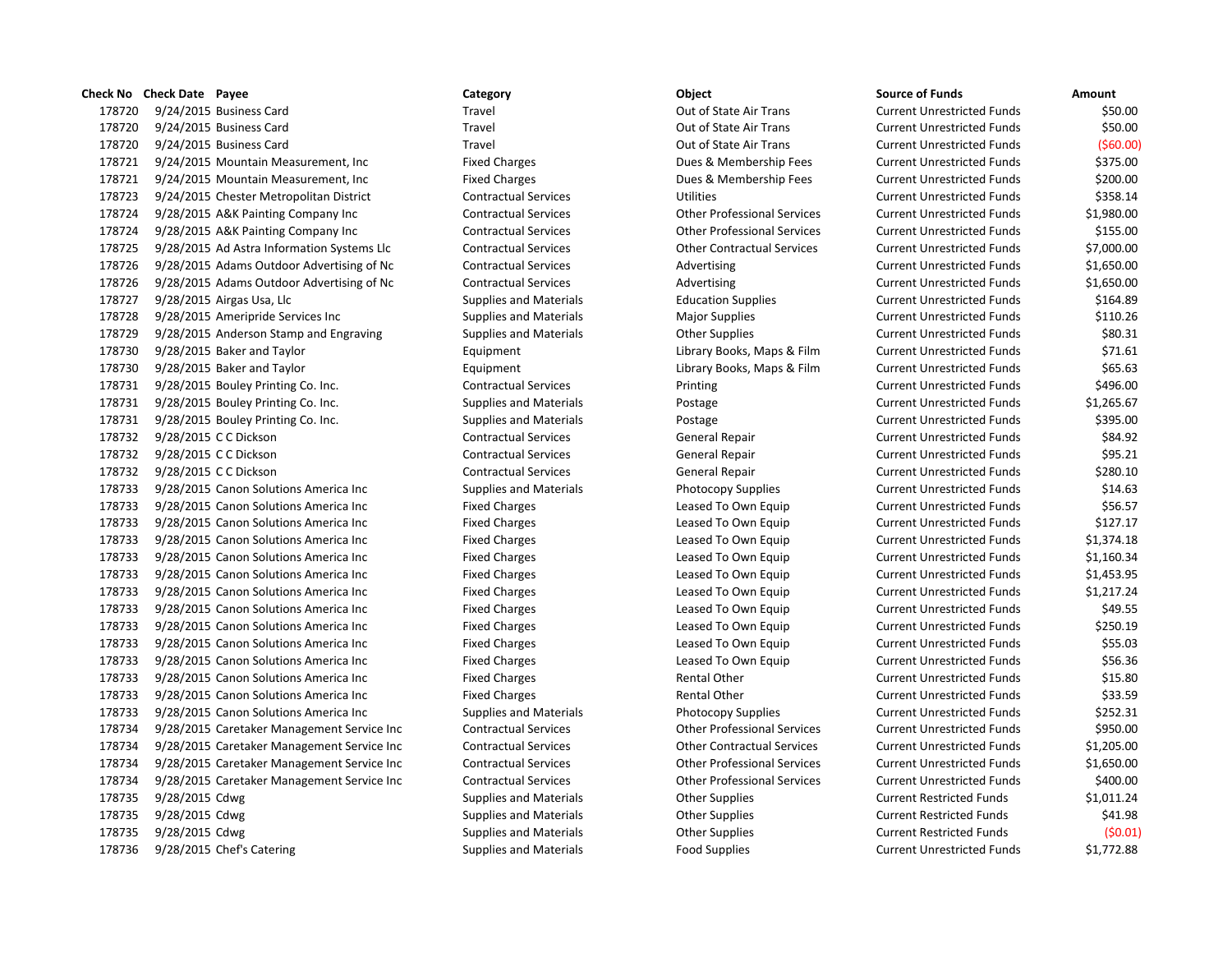|        | <b>SHELAINU CHELADALE FAYEE</b>               | Carcgory                      | υνιτι                              | טעוועכ טו <b>רעווע</b> כ          | AIIIvuiit  |
|--------|-----------------------------------------------|-------------------------------|------------------------------------|-----------------------------------|------------|
| 178736 | 9/28/2015 Chef's Catering                     | <b>Supplies and Materials</b> | <b>Food Supplies</b>               | <b>Current Unrestricted Funds</b> | \$668.76   |
| 178737 | 9/28/2015 City of Rock Hill                   | <b>Supplies and Materials</b> | Fuel                               | <b>Current Unrestricted Funds</b> | \$971.71   |
| 178738 | 9/28/2015 Cox's Rock Hill Inc                 | <b>Contractual Services</b>   | <b>Other Professional Services</b> | <b>Current Unrestricted Funds</b> | \$1,550.00 |
| 178738 | 9/28/2015 Cox's Rock Hill Inc                 | <b>Contractual Services</b>   | <b>Other Professional Services</b> | <b>Current Unrestricted Funds</b> | \$735.00   |
| 178738 | 9/28/2015 Cox's Rock Hill Inc                 | <b>Contractual Services</b>   | <b>Other Professional Services</b> | <b>Current Unrestricted Funds</b> | \$1,875.00 |
| 178739 | 9/28/2015 Dade Paper and Bag Co               | <b>Supplies and Materials</b> | <b>Other Supplies</b>              | <b>Current Unrestricted Funds</b> | \$150.00   |
| 178739 | 9/28/2015 Dade Paper and Bag Co               | <b>Supplies and Materials</b> | <b>Other Supplies</b>              | <b>Current Unrestricted Funds</b> | \$275.00   |
| 178739 | 9/28/2015 Dade Paper and Bag Co               | Supplies and Materials        | <b>Other Supplies</b>              | <b>Current Unrestricted Funds</b> | \$180.00   |
| 178739 | 9/28/2015 Dade Paper and Bag Co               | <b>Supplies and Materials</b> | Janitorial Supplies                | <b>Current Unrestricted Funds</b> | \$1,065.23 |
| 178739 | 9/28/2015 Dade Paper and Bag Co               | <b>Supplies and Materials</b> | Janitorial Supplies                | <b>Current Unrestricted Funds</b> | \$809.78   |
| 178739 | 9/28/2015 Dade Paper and Bag Co               | <b>Supplies and Materials</b> | Janitorial Supplies                | <b>Current Unrestricted Funds</b> | \$216.05   |
| 178740 | 9/28/2015 Education to Go                     | <b>Contractual Services</b>   | <b>Other Professional Services</b> | <b>Current Unrestricted Funds</b> | \$130.00   |
| 178740 | 9/28/2015 Education to Go                     | <b>Contractual Services</b>   | <b>Other Professional Services</b> | <b>Current Unrestricted Funds</b> | \$20.25    |
| 178740 | 9/28/2015 Education to Go                     | <b>Contractual Services</b>   | <b>Other Professional Services</b> | <b>Current Unrestricted Funds</b> | \$33.75    |
| 178740 | 9/28/2015 Education to Go                     | <b>Contractual Services</b>   | <b>Other Professional Services</b> | <b>Current Unrestricted Funds</b> | \$795.00   |
| 178740 | 9/28/2015 Education to Go                     | <b>Contractual Services</b>   | <b>Other Professional Services</b> | <b>Current Unrestricted Funds</b> | \$65.00    |
| 178740 | 9/28/2015 Education to Go                     | <b>Contractual Services</b>   | <b>Other Professional Services</b> | <b>Current Unrestricted Funds</b> | \$2.25     |
| 178740 | 9/28/2015 Education to Go                     | <b>Contractual Services</b>   | <b>Other Professional Services</b> | <b>Current Unrestricted Funds</b> | \$1,445.00 |
| 178740 | 9/28/2015 Education to Go                     | <b>Contractual Services</b>   | <b>Other Professional Services</b> | <b>Current Unrestricted Funds</b> | \$65.00    |
| 178741 | 9/28/2015 Elsevier Inc                        | <b>Supplies and Materials</b> | <b>Education Supplies</b>          | <b>Current Unrestricted Funds</b> | \$3,427.30 |
| 178741 | 9/28/2015 Elsevier Inc                        | <b>Supplies and Materials</b> | <b>Education Supplies</b>          | <b>Current Unrestricted Funds</b> | \$7.37     |
| 178742 | $9/28/2015$ Fort Mill B B Q Comp.             | <b>Supplies and Materials</b> | <b>Food Supplies</b>               | <b>Current Unrestricted Funds</b> | \$1,199.80 |
| 178743 | 9/28/2015 Fortune Academy Inc                 | <b>Contractual Services</b>   | <b>Other Professional Services</b> | <b>Current Unrestricted Funds</b> | \$2,073.00 |
| 178744 | 9/28/2015 Galls, an Aramark Company           | Supplies and Materials        | <b>Clothing Supplies</b>           | <b>Current Unrestricted Funds</b> | \$59.22    |
| 178745 | 9/28/2015 Gateway Supply Company              | <b>Contractual Services</b>   | <b>General Repair</b>              | <b>Current Unrestricted Funds</b> | \$240.75   |
| 178746 | 9/28/2015 Graybar Electric Co                 | <b>Contractual Services</b>   | <b>General Repair</b>              | <b>Current Unrestricted Funds</b> | \$722.08   |
| 178746 | 9/28/2015 Graybar Electric Co                 | <b>Contractual Services</b>   | General Repair                     | <b>Current Unrestricted Funds</b> | \$58.65    |
| 178746 | 9/28/2015 Graybar Electric Co                 | <b>Contractual Services</b>   | <b>General Repair</b>              | <b>Current Unrestricted Funds</b> | \$179.40   |
| 178746 | 9/28/2015 Graybar Electric Co                 | <b>Contractual Services</b>   | <b>General Repair</b>              | <b>Current Unrestricted Funds</b> | (50.01)    |
| 178746 | 9/28/2015 Graybar Electric Co                 | <b>Contractual Services</b>   | <b>General Repair</b>              | <b>Current Unrestricted Funds</b> | \$48.15    |
| 178746 | 9/28/2015 Graybar Electric Co                 | <b>Contractual Services</b>   | <b>General Repair</b>              | <b>Current Unrestricted Funds</b> | \$128.40   |
| 178746 | 9/28/2015 Graybar Electric Co                 | <b>Contractual Services</b>   | <b>General Repair</b>              | <b>Current Unrestricted Funds</b> | \$112.06   |
| 178747 | 9/28/2015 Hartford Life and Accident Insuranc | <b>Fixed Charges</b>          | Insurance Non-State                | <b>Current Unrestricted Funds</b> | \$7,168.00 |
| 178748 | 9/28/2015 Honey Baked Ham Company             | <b>Supplies and Materials</b> | <b>Food Supplies</b>               | <b>Current Unrestricted Funds</b> | \$34.19    |
| 178748 | 9/28/2015 Honey Baked Ham Company             | <b>Supplies and Materials</b> | <b>Food Supplies</b>               | <b>Current Unrestricted Funds</b> | \$140.38   |
| 178749 | 9/28/2015 Interior Plantscapes Llc            | <b>Contractual Services</b>   | <b>Other Professional Services</b> | <b>Current Unrestricted Funds</b> | \$305.00   |
| 178750 | 9/28/2015 Kone Inc. 6082                      | <b>Contractual Services</b>   | <b>Other Contractual Services</b>  | <b>Current Unrestricted Funds</b> | \$440.00   |
| 178751 | 9/28/2015 Love Security Services Inc          | <b>Contractual Services</b>   | <b>Other Contractual Services</b>  | <b>Current Unrestricted Funds</b> | \$345.60   |
| 178751 | 9/28/2015 Love Security Services Inc          | <b>Contractual Services</b>   | <b>Other Contractual Services</b>  | <b>Current Unrestricted Funds</b> | \$259.20   |
| 178751 | 9/28/2015 Love Security Services Inc          | <b>Contractual Services</b>   | <b>Other Contractual Services</b>  | <b>Current Unrestricted Funds</b> | \$540.00   |
| 178751 | 9/28/2015 Love Security Services Inc          | <b>Contractual Services</b>   | <b>Other Contractual Services</b>  | <b>Current Unrestricted Funds</b> | \$270.00   |
| 178751 | 9/28/2015 Love Security Services Inc          | <b>Contractual Services</b>   | <b>Other Contractual Services</b>  | <b>Current Unrestricted Funds</b> | \$545.40   |
| 178752 | 9/28/2015 Lowes Home Centers                  | <b>Contractual Services</b>   | <b>General Repair</b>              | <b>Current Unrestricted Funds</b> | \$142.31   |
| 178752 | 9/28/2015 Lowes Home Centers                  | <b>Contractual Services</b>   | <b>General Repair</b>              | <b>Current Unrestricted Funds</b> | \$129.84   |
|        |                                               |                               |                                    |                                   |            |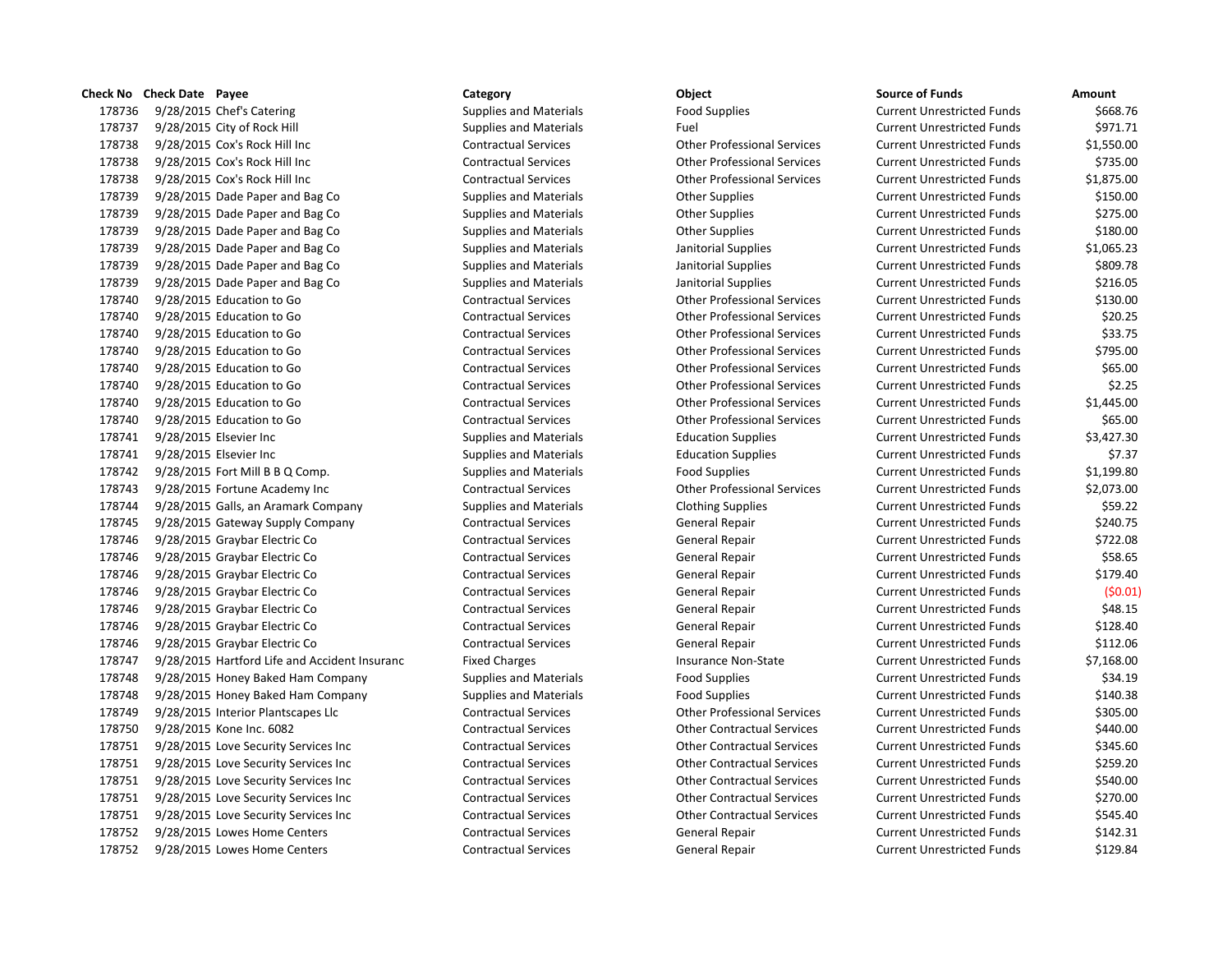## **Check No Check Date Payee Category Category Category Object Check No Check Date Amount**

178753 9/28/2015 Merus Refreshment Services Inc Supplies and Materials Food Supplies Food Supplies Current Unrestricted Funds \$409.86 9/28/2015 Mid-Carolina Ahec, Inc. Contractual Services Other Professional Services Current Unrestricted Funds \$44.00 9/28/2015 Mid-Carolina Ahec, Inc. Contractual Services Other Professional Services Current Unrestricted Funds \$104.00 9/28/2015 Nbc Universal Media, Llc Contractual Services Data Processing Serv Current Unrestricted Funds \$4,685.00 9/28/2015 Neal's Grading and Land Clearing, I Permanent Improvements Other Permanent Imp County Projects \$22,708.00 9/28/2015 Neal's Grading and Land Clearing, I Permanent Improvements Other Permanent Imp County Projects \$800.00 9/28/2015 Ontario Investments, Inc. Fixed Charges Leased To Own Equip Current Unrestricted Funds \$1,730.13 178757 9/28/2015 Ontario Investments, Inc. The State of Fixed Charges Leased To Own Equip Current Unrestricted Funds \$196.64 178757 9/28/2015 Ontario Investments, Inc. The Superior Fixed Charges Leased To Own Equip Current Unrestricted Funds \$189.80 178758 9/28/2015 Panera Llc Supplies and Materials Food Supplies Current Unrestricted Funds \$125.03 178758 9/28/2015 Panera Llc Supplies and Materials Food Supplies Current Unrestricted Funds \$180.63 9/28/2015 Phillips Staffing Contractual Services Other Professional Services Current Unrestricted Funds \$2,289.58 178760 9/28/2015 Praxair Distribution Inc Supplies and Materials Education Supplies Current Unrestricted Funds \$253.11 9/28/2015 Praxair Distribution Inc Supplies and Materials Education Supplies Current Unrestricted Funds \$472.51 178760 9/28/2015 Praxair Distribution Inc Supplies and Materials Education Supplies Current Unrestricted Funds \$462.90 9/28/2015 Praxair Distribution Inc Supplies and Materials Education Supplies Current Unrestricted Funds \$117.33 9/28/2015 Professional Lawn System Contractual Services Other Professional Services Current Unrestricted Funds \$1,400.00 9/28/2015 Quality Cleaning Janitorial Service Contractual Services Other Professional Services Current Unrestricted Funds \$395.00 9/28/2015 Rci of Sc Inc Permanent Improvements Fees, Arch, Eng & Other Unexpended Plant \$720.00 9/28/2015 Rci of Sc Inc Permanent Improvements Reimbursables Unexpended Plant \$105.60 9/28/2015 Record Storage Systems Contractual Services Data Processing Serv Current Unrestricted Funds \$150.59 178765 9/28/2015 Red Truck Investments Inc. Contractual Services Advertising Current Unrestricted Funds \$2,425.00 178765 9/28/2015 Red Truck Investments Inc. Contractual Services Advertising Current Unrestricted Funds \$1,815.00 9/28/2015 Red Truck Investments Inc. Contractual Services Advertising Current Unrestricted Funds \$1,075.00 9/28/2015 Rock Hill Truck & Trailer & Sales, Contractual Services Motor Vehicle Repair Current Unrestricted Funds \$1,607.83 9/28/2015 The Sherwin-Williams Co. Contractual Services General Repair Current Unrestricted Funds \$152.65 178768 9/28/2015 Snipes Supplies Supplies and Materials Janitorial Supplies Current Unrestricted Funds \$248.45 178768 9/28/2015 Snipes Supplies Supplies and Materials Janitorial Supplies Current Unrestricted Funds \$211.25 9/28/2015 Snipes Supplies and Materials Janitorial Supplies Current Unrestricted Funds \$4.98 9/28/2015 Snipes Supplies and Materials Janitorial Supplies Current Unrestricted Funds \$27.82 9/28/2015 Softdocs Inc Contractual Services General Repair Current Unrestricted Funds \$847.00 9/28/2015 Softdocs Inc Contractual Services General Repair Current Unrestricted Funds \$775.00 9/28/2015 Softdocs Inc Contractual Services Other Contractual Services Current Unrestricted Funds \$656.00 178769 9/28/2015 Softdocs Inc Supplies and Materials Current Unrestricted Funds 5974.00 178770 9/28/2015 Sourceone Healthcare Supplies and Materials Medical & Lab Supplies Current Unrestricted Funds \$85.00 178771 9/28/2015 St. Catherine University/D T P Supplies and Materials Education Supplies Current Unrestricted Funds \$855.00 9/28/2015 Staffmark Contractual Services Other Professional Services Current Unrestricted Funds \$293.20 9/28/2015 Staffmark Contractual Services Other Professional Services Current Unrestricted Funds \$293.20 9/28/2015 Staffmark Contractual Services Other Professional Services Current Unrestricted Funds \$293.20 9/28/2015 Staffmark Contractual Services Other Contractual Services Current Unrestricted Funds \$457.60 9/28/2015 Staffmark Contractual Services Other Contractual Services Current Unrestricted Funds \$529.20 9/28/2015 Staffmark Contractual Services Other Contractual Services Current Unrestricted Funds \$293.20 9/28/2015 Staffmark Contractual Services Other Contractual Services Current Unrestricted Funds \$293.20 9/28/2015 Staffmark Contractual Services Other Contractual Services Current Unrestricted Funds \$457.60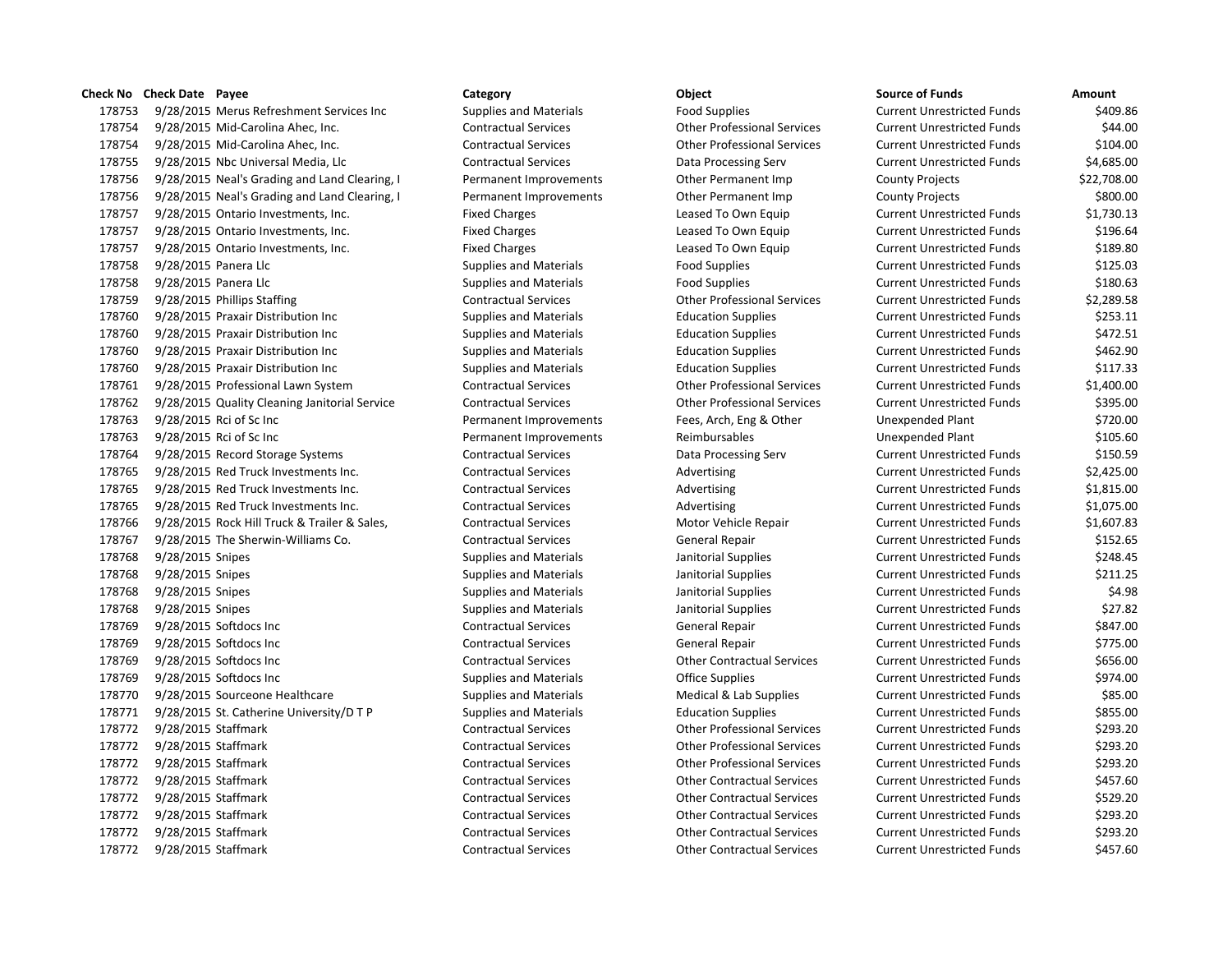|        | Check No Check Date Payee |                                             | Category                      | Object                             | Source of Funds                   | Amount       |
|--------|---------------------------|---------------------------------------------|-------------------------------|------------------------------------|-----------------------------------|--------------|
| 178772 | 9/28/2015 Staffmark       |                                             | <b>Contractual Services</b>   | <b>Other Contractual Services</b>  | <b>Current Unrestricted Funds</b> | \$529.20     |
| 178772 | 9/28/2015 Staffmark       |                                             | <b>Contractual Services</b>   | <b>Other Contractual Services</b>  | <b>Current Unrestricted Funds</b> | \$293.20     |
| 178772 | 9/28/2015 Staffmark       |                                             | <b>Contractual Services</b>   | <b>Other Contractual Services</b>  | <b>Current Unrestricted Funds</b> | \$529.20     |
| 178772 | 9/28/2015 Staffmark       |                                             | <b>Contractual Services</b>   | <b>Other Contractual Services</b>  | <b>Current Unrestricted Funds</b> | \$457.60     |
| 178772 | 9/28/2015 Staffmark       |                                             | <b>Contractual Services</b>   | <b>Other Contractual Services</b>  | <b>Current Unrestricted Funds</b> | \$482.90     |
| 178772 | 9/28/2015 Staffmark       |                                             | <b>Contractual Services</b>   | <b>Other Contractual Services</b>  | <b>Current Unrestricted Funds</b> | \$509.36     |
| 178773 |                           | 9/28/2015 Stericycle Inc                    | <b>Contractual Services</b>   | <b>Other Professional Services</b> | <b>Current Unrestricted Funds</b> | \$15.75      |
| 178773 |                           | 9/28/2015 Stericycle Inc                    | <b>Contractual Services</b>   | <b>Other Professional Services</b> | <b>Current Unrestricted Funds</b> | \$78.77      |
| 178773 |                           | 9/28/2015 Stericycle Inc                    | <b>Contractual Services</b>   | <b>Other Professional Services</b> | <b>Current Unrestricted Funds</b> | \$136.52     |
| 178773 |                           | 9/28/2015 Stericycle Inc                    | <b>Contractual Services</b>   | <b>Other Professional Services</b> | <b>Current Unrestricted Funds</b> | \$294.05     |
| 178774 |                           | 9/28/2015 TEAM Mechanical, LLC              | <b>Contractual Services</b>   | <b>Other Professional Services</b> | <b>Current Unrestricted Funds</b> | \$337.50     |
| 178775 |                           | 9/28/2015 Time Warner Cable Media Inc.      | <b>Contractual Services</b>   | Advertising                        | <b>Current Unrestricted Funds</b> | \$6,122.50   |
| 178775 |                           | 9/28/2015 Time Warner Cable Media Inc.      | <b>Contractual Services</b>   | Advertising                        | <b>Current Unrestricted Funds</b> | \$3,458.00   |
| 178775 |                           | 9/28/2015 Time Warner Cable Media Inc.      | <b>Contractual Services</b>   | Advertising                        | <b>Current Unrestricted Funds</b> | \$1,501.00   |
| 178775 |                           | 9/28/2015 Time Warner Cable Media Inc.      | <b>Contractual Services</b>   | Advertising                        | <b>Current Unrestricted Funds</b> | \$2,027.00   |
| 178775 |                           | 9/28/2015 Time Warner Cable Media Inc.      | <b>Contractual Services</b>   | Advertising                        | <b>Current Unrestricted Funds</b> | \$2,878.00   |
| 178776 |                           | 9/28/2015 Trimdata Corp                     | <b>Contractual Services</b>   | Data Processing Serv               | <b>Current Unrestricted Funds</b> | \$14,332.00  |
| 178777 |                           | 9/28/2015 U Save Auto Rental                | Travel                        | Travel                             | <b>Current Unrestricted Funds</b> | \$186.38     |
| 178777 |                           | 9/28/2015 U Save Auto Rental                | Travel                        | Travel                             | <b>Current Unrestricted Funds</b> | \$59.31      |
| 178777 |                           | 9/28/2015 U Save Auto Rental                | Travel                        | Travel                             | <b>Current Unrestricted Funds</b> | \$53.10      |
| 178778 |                           | 9/28/2015 Uni Guard Security Agency Inc     | <b>Contractual Services</b>   | <b>Other Contractual Services</b>  | <b>Current Unrestricted Funds</b> | \$76.00      |
| 178779 |                           | 9/28/2015 Unified Av Systems                | <b>Supplies and Materials</b> | <b>Other Supplies</b>              | <b>Current Restricted Funds</b>   | \$962.00     |
| 178779 |                           | 9/28/2015 Unified Av Systems                | <b>Supplies and Materials</b> | <b>Other Supplies</b>              | <b>Current Restricted Funds</b>   | \$235.00     |
| 178779 |                           | 9/28/2015 Unified Av Systems                | <b>Supplies and Materials</b> | <b>Other Supplies</b>              | <b>Current Restricted Funds</b>   | \$25.00      |
| 178779 |                           | 9/28/2015 Unified Av Systems                | <b>Supplies and Materials</b> | <b>Education Supplies</b>          | <b>Current Restricted Funds</b>   | \$3,502.00   |
| 178779 |                           | 9/28/2015 Unified Av Systems                | <b>Supplies and Materials</b> | <b>Education Supplies</b>          | <b>Current Restricted Funds</b>   | \$600.00     |
| 178779 |                           | 9/28/2015 Unified Av Systems                | <b>Supplies and Materials</b> | <b>Education Supplies</b>          | <b>Current Restricted Funds</b>   | \$300.00     |
| 178779 |                           | 9/28/2015 Unified Av Systems                | <b>Supplies and Materials</b> | <b>Education Supplies</b>          | <b>Current Restricted Funds</b>   | \$295.00     |
| 178779 |                           | 9/28/2015 Unified Av Systems                | <b>Supplies and Materials</b> | <b>Education Supplies</b>          | <b>Current Restricted Funds</b>   | \$10.00      |
| 178779 |                           | 9/28/2015 Unified Av Systems                | <b>Supplies and Materials</b> | <b>Education Supplies</b>          | <b>Current Restricted Funds</b>   | \$85.00      |
| 178780 |                           | 9/28/2015 Unifirst Corporation              | <b>Contractual Services</b>   | <b>Other Professional Services</b> | <b>Current Unrestricted Funds</b> | \$85.82      |
| 178780 |                           | 9/28/2015 Unifirst Corporation              | <b>Contractual Services</b>   | <b>Other Professional Services</b> | <b>Current Unrestricted Funds</b> | \$74.21      |
| 178781 |                           | 9/28/2015 United Air Filter Company         | <b>Contractual Services</b>   | General Repair                     | <b>Current Unrestricted Funds</b> | \$632.88     |
| 178782 |                           | 9/28/2015 Vision Scape                      | <b>Contractual Services</b>   | <b>Other Professional Services</b> | <b>Current Unrestricted Funds</b> | \$2,329.60   |
| 178783 |                           | 9/28/2015 Waste Management of the Carolinas | <b>Contractual Services</b>   | <b>Utilities</b>                   | <b>Current Unrestricted Funds</b> | \$260.40     |
| 178784 |                           | 9/28/2015 West Group                        | Equipment                     | Library Books, Maps & Film         | <b>Current Unrestricted Funds</b> | \$764.67     |
| 178784 |                           | 9/28/2015 West Group                        | Equipment                     | Library Books, Maps & Film         | <b>Current Unrestricted Funds</b> | \$521.26     |
| 178785 |                           | 9/28/2015 White Office Furniture            | <b>Supplies and Materials</b> | <b>Other Supplies</b>              | Unexpended Plant                  | \$146,209.24 |
| 178785 |                           | 9/28/2015 White Office Furniture            | <b>Supplies and Materials</b> | <b>Other Supplies</b>              | Unexpended Plant                  | (50.01)      |
| 178787 |                           | 9/28/2015 Youvisit Llc                      | <b>Contractual Services</b>   | Advertising                        | <b>Current Unrestricted Funds</b> | \$1,526.00   |
| 178788 |                           | 9/28/2015 Dade Paper and Bag Co             | <b>Supplies and Materials</b> | Janitorial Supplies                | <b>Current Unrestricted Funds</b> | \$76.01      |
| 178789 |                           | 9/28/2015 Dell Computer Corporation         | <b>Supplies and Materials</b> | <b>Education Supplies</b>          | <b>Current Restricted Funds</b>   | \$3,559.04   |
| 178789 |                           | 9/28/2015 Dell Computer Corporation         | <b>Supplies and Materials</b> | <b>Education Supplies</b>          | <b>Current Restricted Funds</b>   | \$1,847.85   |
| 178789 |                           | 9/28/2015 Dell Computer Corporation         | <b>Supplies and Materials</b> | <b>Education Supplies</b>          | <b>Current Restricted Funds</b>   | \$404.10     |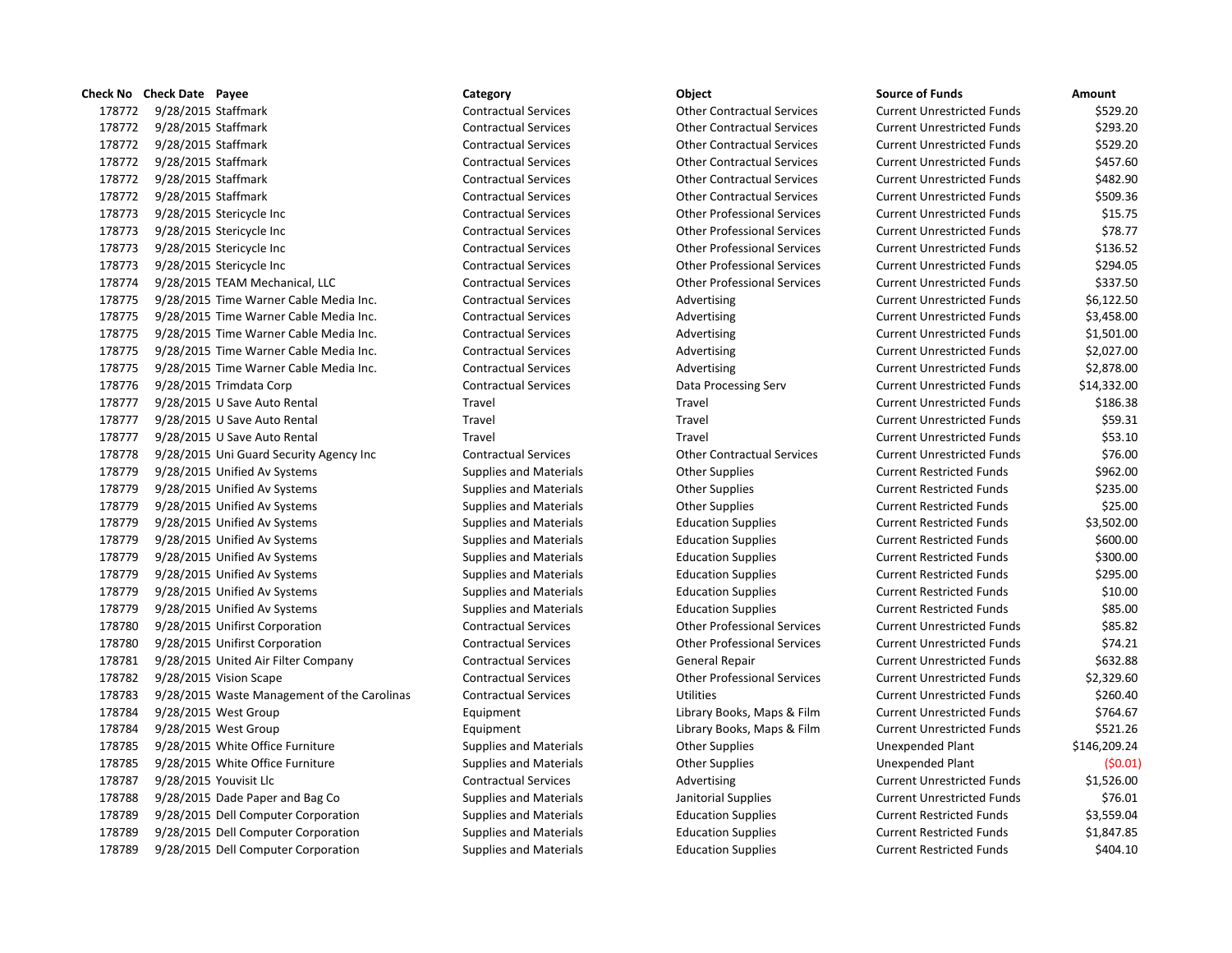## **Check No Check Date Payee Category Category Category Object Check No Check Date Amount**

178789 9/28/2015 Dell Computer Corporation Supplies and Materials Education Supplies Current Restricted Funds \$213.56 178789 9/28/2015 Dell Computer Corporation Supplies and Materials Education Supplies Current Restricted Funds \$0.01 178790 9/28/2015 Ellucian Inc Contractual Services Other Professional Services Current Unrestricted Funds \$4,260.00 178791 9/28/2015 NEO CORPORATION Permanent Improvements Renov of Build & Add Unexpended Plant \$6,300.00 178792 9/28/2015 White Office Furniture Supplies and Materials Current Restricted Funds 5943.00 178792 9/28/2015 White Office Furniture Supplies and Materials Current Restricted Funds (412.00 178792 9/28/2015 White Office Furniture Supplies and Materials Other Supplies Current Restricted Funds \$510.00 178792 9/28/2015 White Office Furniture Supplies and Materials Current Restricted Funds 5791.00 178792 9/28/2015 White Office Furniture Supplies and Materials Current Restricted Funds 5680.56 S680.56 178792 9/28/2015 White Office Furniture Supplies and Materials Other Supplies Current Restricted Funds \$1,130.82 178792 9/28/2015 White Office Furniture Supplies and Materials Other Supplies Current Restricted Funds \$92.46 178792 9/28/2015 White Office Furniture Supplies and Materials Current Restricted Funds 5708.40 178792 9/28/2015 White Office Furniture Supplies and Materials Other Supplies Current Restricted Funds \$3,148.53 178792 9/28/2015 White Office Furniture Supplies and Materials Other Supplies Current Restricted Funds (\$0.02) 178792 9/28/2015 White Office Furniture Supplies and Materials Current Restricted Funds \$639.80 178792 9/28/2015 White Office Furniture Supplies and Materials Current Restricted Funds S1,317.00 178792 9/28/2015 White Office Furniture Supplies and Materials Current Restricted Funds \$219.50 178792 9/28/2015 White Office Furniture Supplies and Materials Other Supplies Current Restricted Funds \$1,330.00 178792 9/28/2015 White Office Furniture Supplies and Materials Current Restricted Funds \$681.97 178792 9/28/2015 White Office Furniture Supplies and Materials Other Supplies Current Restricted Funds \$3,192.00 178793 9/28/2015 Cline Brandt Kochenower and Company Contractual Services Auditing, Acct, Fin. Services Current Unrestricted Funds \$4,000.00 178793 9/28/2015 Cline Brandt Kochenower and Company Contractual Services Auditing, Acct, Fin. Services Current Unrestricted Funds \$6,000.00 178793 9/28/2015 Cline Brandt Kochenower and Company Contractual Services Auditing, Acct, Fin. Services Current Unrestricted Funds \$2,500.00 178795 9/28/2015 Terry M. Baggott Contractual Services Education & Training Serv Current Unrestricted Funds \$80.64 178796 9/28/2015 Central City Optimist Club Administ Supplies and Materials Other Supplies Current Unrestricted Funds \$100.00 178797 9/28/2015 Fort Mill Rotary Club Supplies and Materials Other Supplies Current Unrestricted Funds \$1,500.00 178799 9/28/2015 Rock Hill School District Three Supplies and Materials Other Supplies Current Unrestricted Funds \$1,500.00 178800 9/28/2015 S C Patients Compensation Fund Op Revenue - Other Current Unres Malpractice Insurance Current Unrestricted Funds \$6,545.00 178805 9/30/2015 Barnes and Noble College Bookstore Current Liabilities A/P CE Students Barnes & Noble Current Unrestricted Funds \$434.80 178805 9/30/2015 Barnes and Noble College Bookstore Current Liabilities A/P CE Students Barnes & Noble Current Unrestricted Funds \$194.62 178806 9/30/2015 Barnes and Noble College Bookstore Current Liabilities A/P College Barnes & Noble Current Unrestricted Funds \$1,787.77 178807 9/30/2015 Barnes and Noble College Bookstore Current Liabilities A/P Student Barnes & Noble Current Unrestricted Funds \$674,878.93 178808 9/30/2015 S C State Board for Tech and Comp E Current Liabilities Unemployment Tax Matching Current Unrestricted Funds \$11,388.64 178809 9/30/2015 Tropical Smoothie Cafe Current Assets Prepaid Expenses Current Unrestricted Funds (\$298.00) 178809 9/30/2015 Tropical Smoothie Cafe Supplies and Materials Current Unrestricted Funds \$596.00 178810 9/30/2015 Classic Graphics, Inc. Contractual Services Printing Current Unrestricted Funds \$1,824.00 178810 9/30/2015 Classic Graphics, Inc. The Supplies and Materials Postage Postage Current Unrestricted Funds \$996.37 178811 9/30/2015 Softdocs Inc Contractual Services Printing Current Unrestricted Funds \$1,358.72 178811 9/30/2015 Softdocs Inc Contractual Services Printing Current Unrestricted Funds \$95.59 178811 9/30/2015 Softdocs Inc Contractual Services Printing Current Unrestricted Funds \$0.01 178812 9/30/2015 Solid Structures Llc Permanent Improvements Renov of Build & Add Unexpended Plant \$137,452.67 E0006646 9/3/2015 YTC Employee Travel Travel Travel In State Priv Auto Current Restricted Funds \$69.97 E0006647 9/3/2015 YTC Employee Travel Travel Travel In State Priv Auto Current Unrestricted Funds \$27.60 E0006648 9/3/2015 YTC Employee Travel Travel Travel In State Priv Auto Current Restricted Funds \$76.74